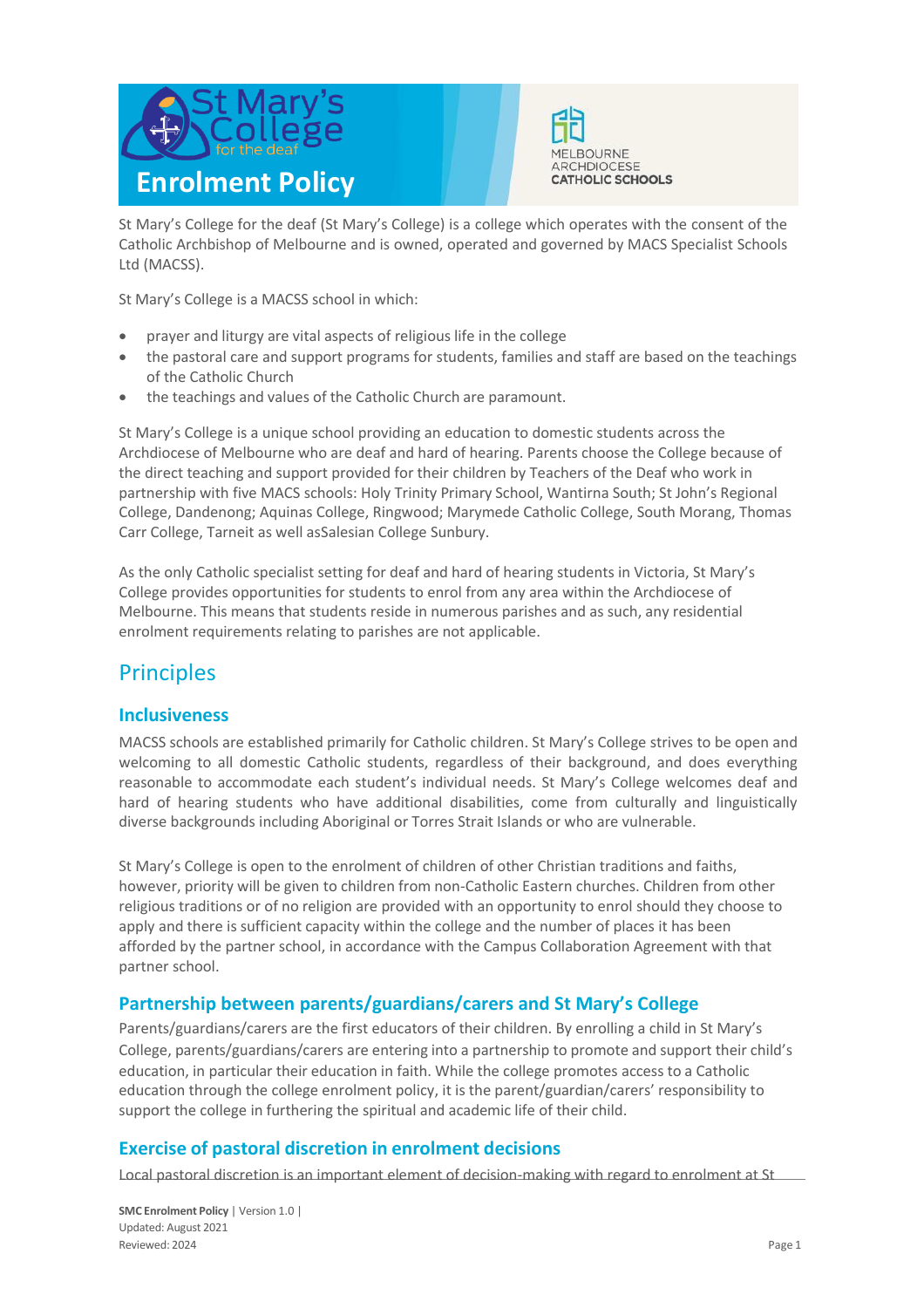Mary's College. While the first priority of the principal is to enrol the children of Catholic parents/guardians/carers, pastoral discretion may be exercised in enrolment decisions where deemed appropriate. Enrolment decisions are made jointly by the Principal with the relevant Deputy Principal and Head of Campus to ensure transparency and equity in decision-making. As appropriate, the college consults with the partner school to consider applications for hearing impaired children who also require services or adjustments that are not required by students without a disability, and the provision of which would impose unjustifiable hardship on St Mary's College and/or the partner school.

If dissatisfied with an enrolment decision, parents can appeal by following the St Mary's College complaints process which is published on the college website.

St Mary's College reserves the right to determine who is a 'suitable' applicant by considering parents' perception of the supports and adjustments required and any limitations on the school's ability to provide such additional services or adjustments. St Mary's College values inclusivity and, in consultation with the partner school, makes every effort to accommodate students' different needs within the resources available.

### **Eligibility Criteria**

All students seeking to enrol with St Mary's College must meet the eligibility criteria:

- permanent bilateral hearing loss that is moderate, severe or profound 40dB or greater averaged across the frequencies of 500Hz, 1000Hz and 2000Hz, and
- child needs assistance to communicate, and
- suitability to benefit from the specialised program offered by the school.

For children who are deaf or hard of hearing, limited access to auditory input and spoken language during early childhood years results in a range of learning challenges that impede development of literacy skills, language, social skills and executive function. St Mary's College therefore, does not accept applications for enrolment of children under the minimum age and pre-Prep/Foundation programs. If the circumstances are considered exceptional, parents may contact the principal to discuss whether enrolment may be considered and the approval process would be explained.

### **Priority enrolment**

There is an agreed order of priority for enrolment in MACSS schools, which must be followed in the enrolment policy and procedures. After the eligibility criteria has been met, the first priority of Catholic schools is the provision of a Catholic education for Catholic children.

The order of priority is:

- 1. Catholic children (primary applicants).
- 2. Catholic children who have attended a Catholic primary school (secondary applicants).
- 3. Siblings of children already enrolled in the school.
- 4. Catholic children who have not attended a Catholic primary school (secondary applicants).
- 5. Children from non-Catholic Eastern churches (i.e. Greek Orthodox, Coptic Orthodox, Ukrainian Orthodox, Russian Orthodox, Serbian Orthodox and other Orthodox) who have attended a Catholic primary school.
- 6. Children from non-Catholic Eastern churches (i.e. Greek Orthodox, Coptic Orthodox, Ukrainian Orthodox, Russian Orthodox, Serbian Orthodox and other Orthodox) who have not attended a Catholic primary school.
- 7. Other Christian children who have attended a Catholic primary school.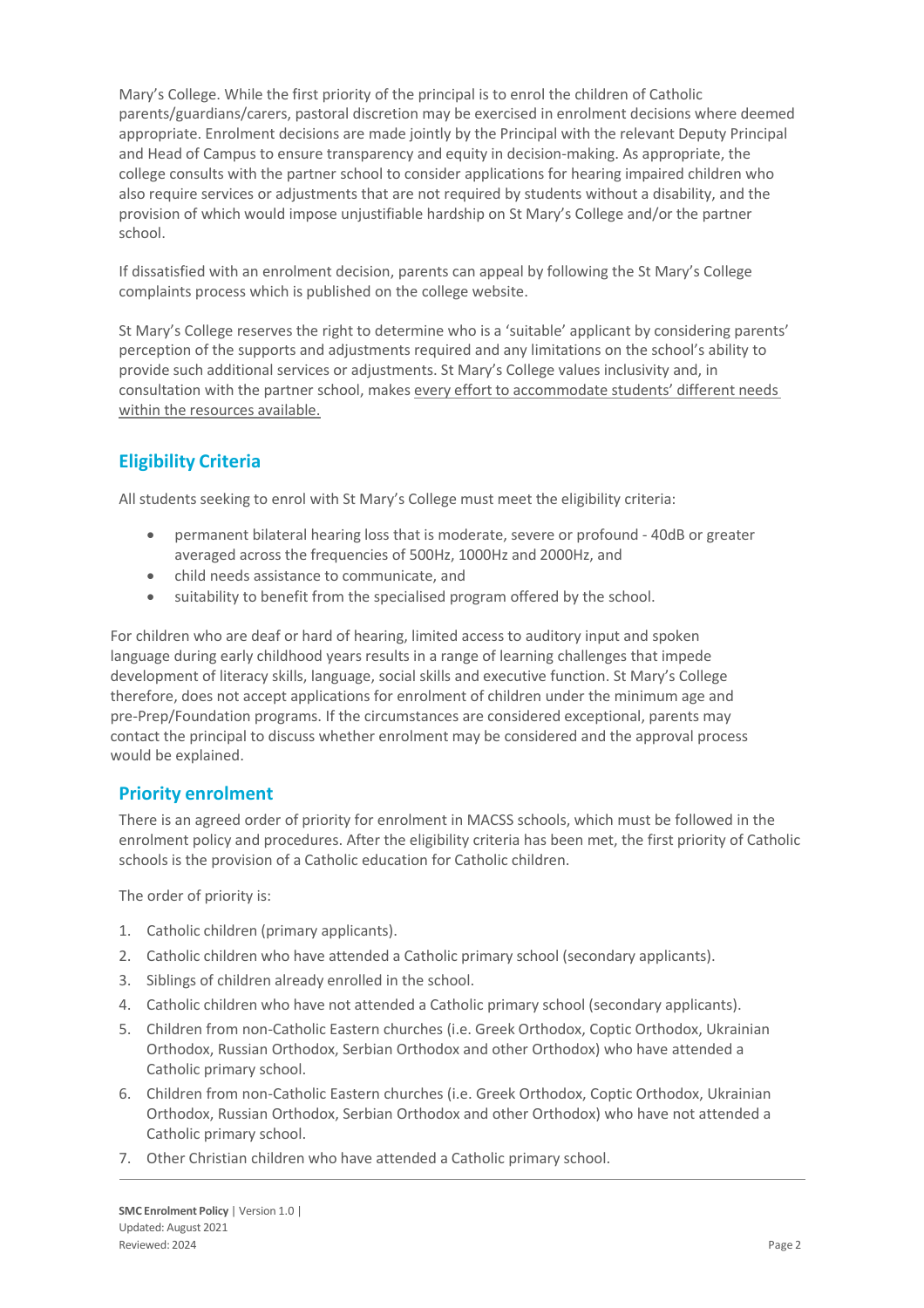- 8. Other Christian children who have not attended a Catholic primary school.
- 9. Non-Christian children who have attended a Catholic primary school.
- 10. Non-Christian children who have not attended a Catholic primary school.

## **Definitions**

#### **Catholic child**

For the purpose of enrolment in a Catholic school, a child is considered to be Catholic if they are a member of the Catholic Church, usually established by a Certificate of Baptism.

#### **Catholic school**

A Catholic school operated by MACSS is one which operates with the consent of the Archbishop of Melbourne, where formation and education are based on the principles of Catholic doctrine, and where the teachers are outstanding in true doctrine and uprightness of life.

#### **Orthodox child**

For the purpose of enrolment in a Catholic school, a child is considered to be Orthodox if they are a member of a non-Catholic Eastern church, including Greek Orthodox, Coptic Orthodox, Ukrainian Orthodox, Russian Orthodox, Serbian Orthodox and other Orthodox.

#### **Parish**

'Parish' refers to the local parish as defined by its geographical boundaries and student location is based on home address.

## Parental Responsibilities

At the time of enrolment at St Mary's College, parents/guardians/carers make a commitment to provide ongoing support for their child's Catholic education. In particular, parents/guardians/carers are asked to make an explicit commitment to the following responsibilities:

- complete the college's enrolment form and ensure it is returned by the due date. This does not guarantee enrolment in the college
- be prepared to support the college in the Catholic education of their child and involve themselves as much as possible
- acknowledge and commit to meeting the financial responsibilities arising from the ongoing enrolment of their child at St Mary's College. Any difficulties in meeting this commitment should be discussed with the principal
- advise the principal of any court order/s that may exist in relation to their child, or any changes to such order/s, and provide a copy of the court order/s and any subsequent changes for the child's college file
- complete the college's Enrolment Agreement and related documents including the Codes of Conduct
- provide the college with an immunisation history statement
- read and complete the college's Enrolment Agreement and related documents including the Fees and Charges Policy and Codes of Conduct for students and parents.
- provide the college with a copy of the child's latest audiogram or Cochlear Implant Clinic report.

## Information to Be Collected

St Mary's College is required to collect and retain particular information about parents/guardians/carers and their child. Parents/guardians/carers are required to provide particular information about their child during the enrolment procedure in order for MACSS to meet its duty of care obligations and to satisfy government requirements. These include, but are not limited to, birth